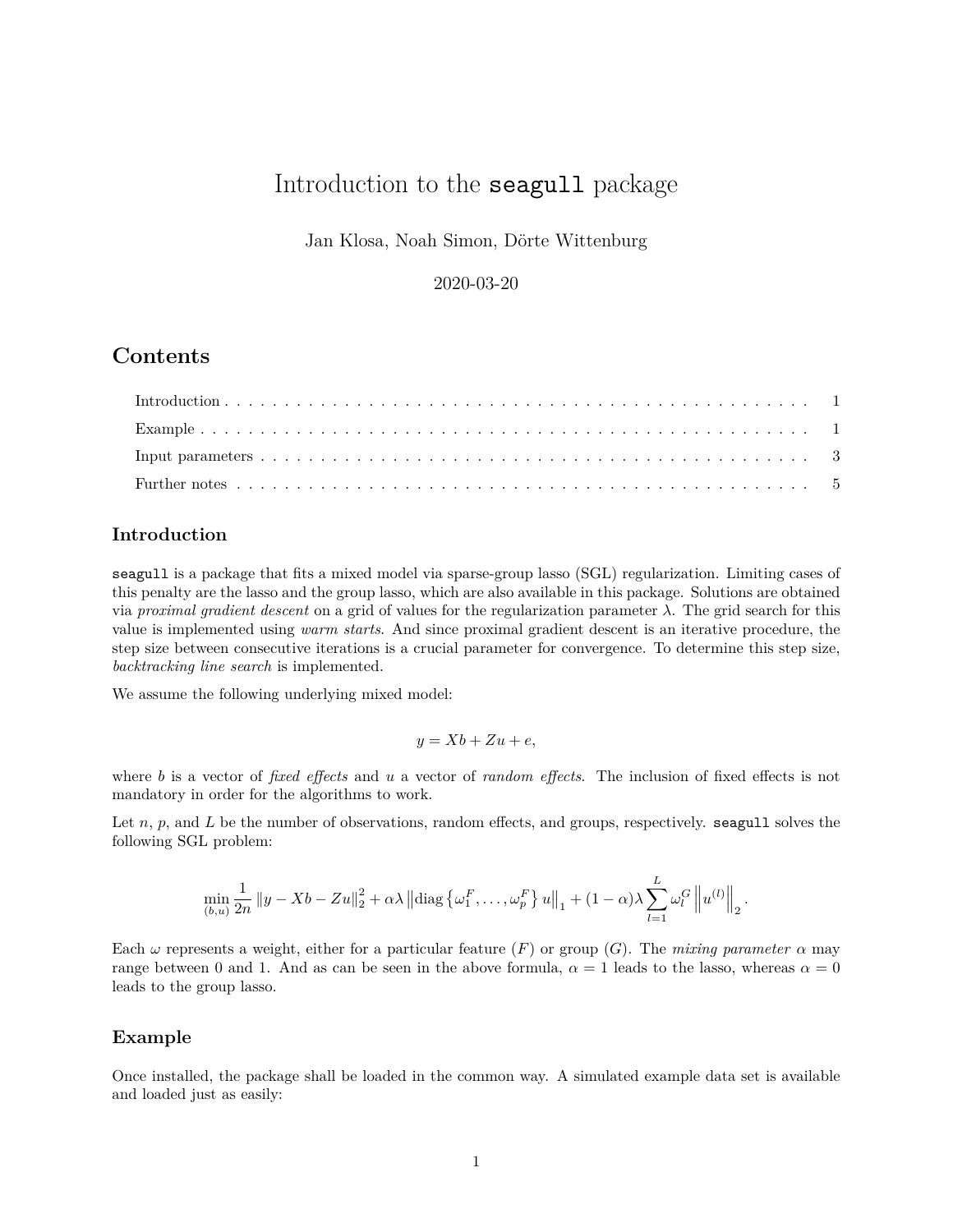```
library("seagull")
data("seagull_data")
```
The data consists of a response variable *y* named phenotypes, a design matrix *Z* named genotypes, and a variable called group. *Z* consists of 1000 observations and 466 explanatory variables. These variables consist of genotype data from single nucleotide polymorphism marker. The variable *y* is another matrix, which harbors information of 3 traits. (One trait per column.) The variable group stores information about group assignments of each explanatory variable.

To fit the SGL, we can just call:

```
fit_sgl1 \leq seagull(y = phenotypes[, 1], Z = genotypes, groups = groups)
```
The created output is a list with the following attributes:

```
attributes(fit_sgl1)
#> $names
#> [1] "random_effects" "lambda" "iterations" "alpha"
#> [5] "rel_acc" "max_iter" "gamma_bls" "xi"
#> [9] "loops_lambda"
```
The last attribute of this list (loops\_lambda) determines the number of different values for the penalty parameter  $\lambda$  that were used throughout the grid search. Since we didn't specialize this value when calling the function seagull, it was set to its default, i.e. loops\_lambda = 50. This value determines the number of rows of the variables random\_effects and iterations (and also fixed\_effects if present). So, if we want to visualize the results from a certain  $\lambda$  along the grid, say the very last solution, where  $\lambda$  is at its smallest, we could do this as follows:

```
last_solution <- fit_sgl1$loops_lambda
plot(x = seq(1, dim(genotypes)[2], 1),
     y = fit_sgl1$random_effects[last_solution,],
     xlab = "position", ylab = "effect estimate",
     col = "gray80", \text{ pch} = 16)
```


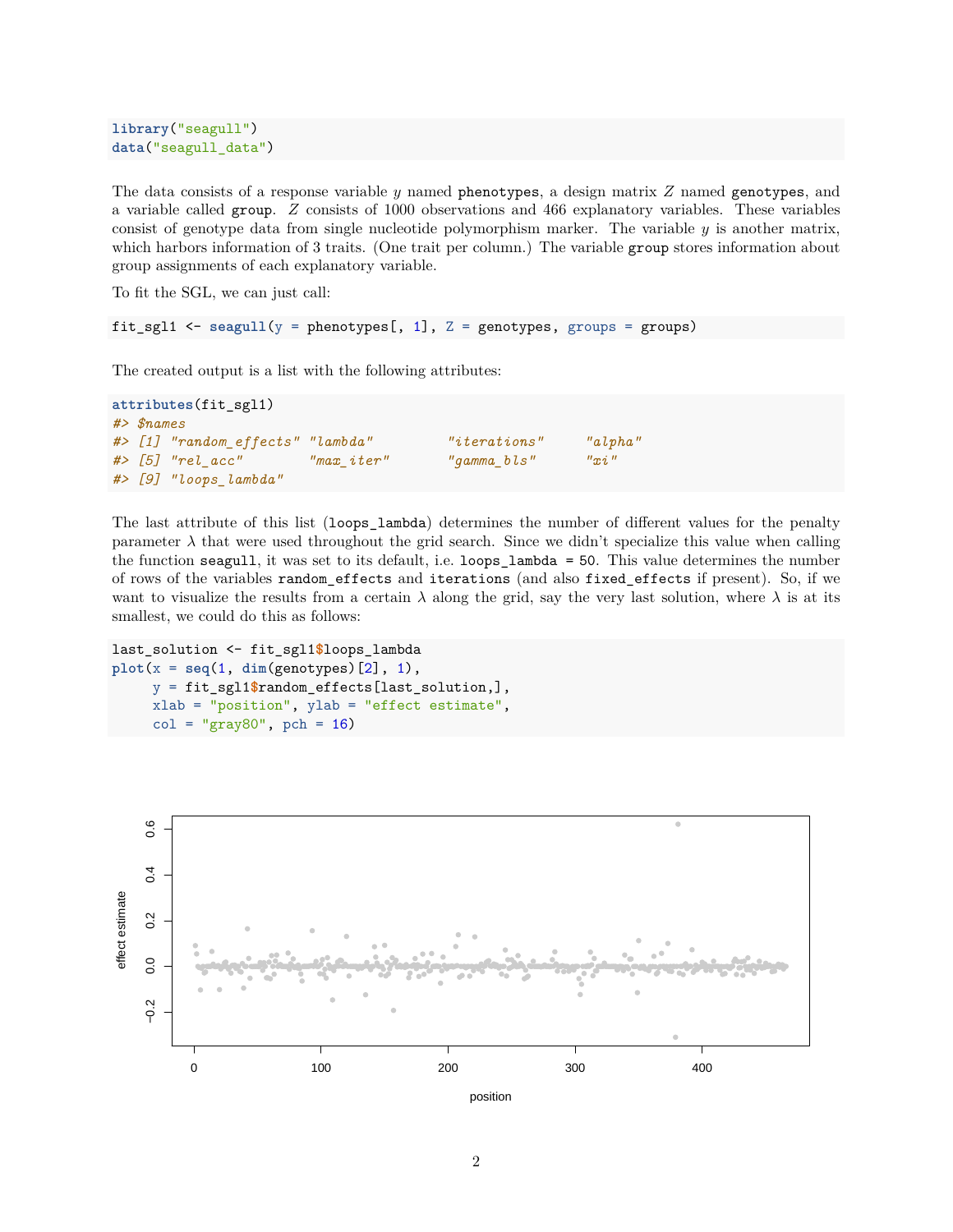In total, there were 466 features to be estimated. We can check the number of features of this last solution which remained to be exactly equal to zero:

#> [1] "The number of ZEROS in the last solution is: " #> [2] "46"

As this is the result based on the smallest  $\lambda$ , the solution is noisy. (By that we mean: The number of zeros among the estimates is low compared to the total number of estimates.) We will compare this to a solution that was obtained with a larger value:

```
points(x = seq(1, dim(genotypes)[2], 1),
       y = fit_sgl1$random_effects[20,],
       pch = 16)
```


#> [1] "The number of ZEROS in the solution in line 20 is: " #> [2] "456"

This is a significantly larger number of zeros among the estimates than what we saw previously. In fact, for this value of  $\lambda$  the solution is sparse. Which we expect from a selection operator such as these lasso variants.

#### <span id="page-2-0"></span>**Input parameters**

In this section we present a comprehensive list of input parameters: We will describe these variables and give additional comments about their use.

- y is a numeric vector of *n* observations.
- X is an optional design matrix of dimension  $n \times q$  which relates  $y$  to fixed effects  $b$ .
- Z is a design matrix of dimension  $n \times p$  which relates  $y$  to random effects  $u$ .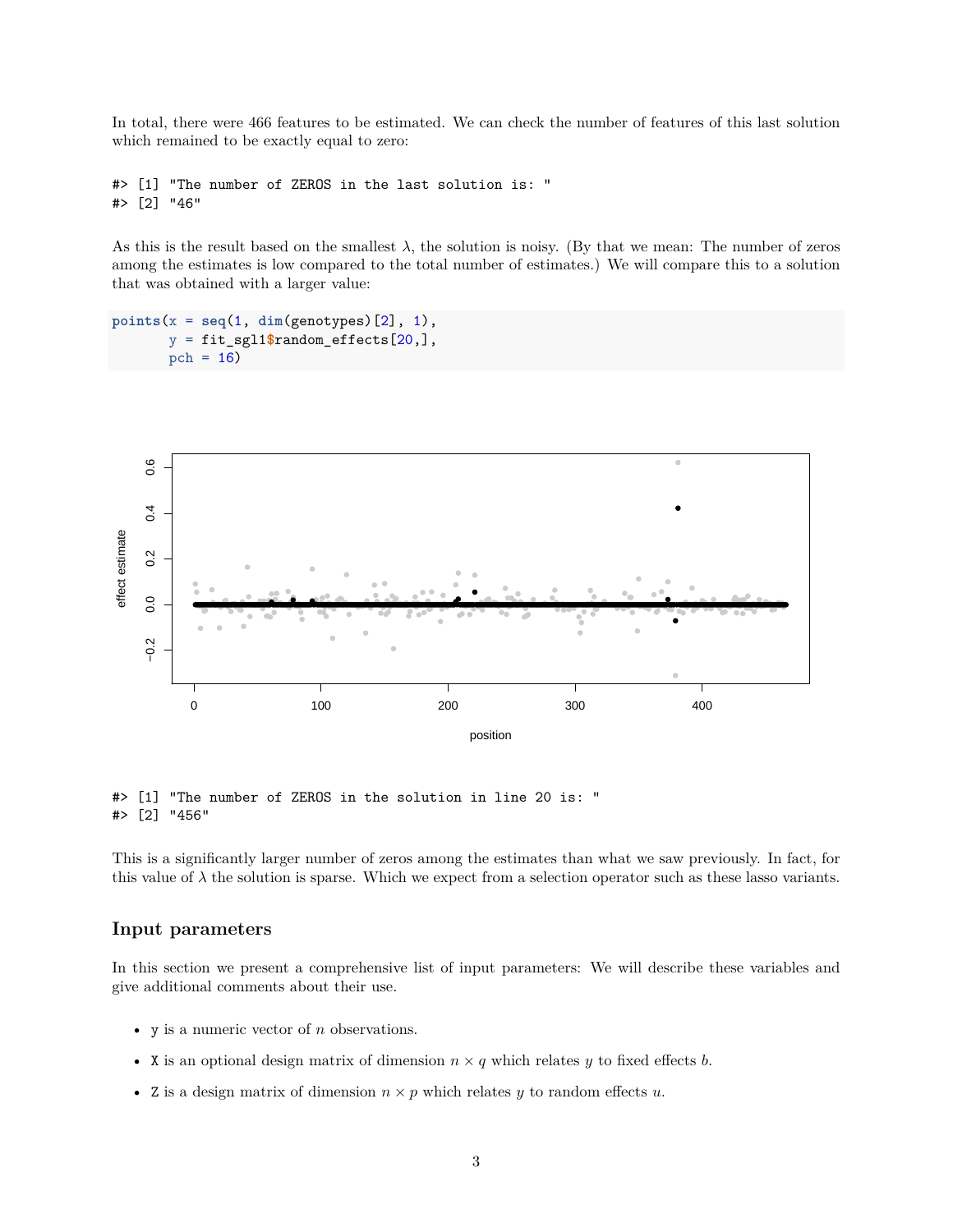Note: The above mentioned variables will neither be centered nor standardized throughout any of the calculations of this package.

• weights\_u is an optional vector of weights for the feature vector *u*. Its length is *p*. These weights correspond to  $\omega^F$  in the above SGL problem. The default value is 1 for each feature. The group weights  $\omega$ <sup>*G*</sup> are calculated as follows:

$$
\omega_l^G = \sqrt{\sum_{j \in \text{ group } l} \omega_j^F}.
$$

So, in the case of all  $\omega^F$  being equal to one in a certain group, the above expression collapses to the square root of the group size.

- groups is an integer vector of length  $p$  or  $q + p$ . The entry is supposed to be a code for a group, e.g., say the first entry is 4, then the first feature belongs to group 4. This vector will remain unused for the lasso, so it doesn't need to be provided. But it is mandatory for group lasso and SGL. If fixed effects are incorporated, they may be assigned to a group. In this case, the vector shall be of length  $q + p$ . If no group is assigned for fixed effects, they will all automatically be assigned to the same group. In this case, or if no fixed effects are present, the length of this vector shall be *p*. The entries of this vector don't need to be in any kind of order.
- alpha is the optional mixing parameter for the SGL according to the above formula. Its default is 0.9.
- rel\_acc (or "*εrel*") is an optional parameter which reflects the stopping criterion. Convergence is assumed after iteration  $m$ , if the following inequality is fulfilled:

$$
\left\| \begin{pmatrix} \hat{b} \\ u \end{pmatrix}^{[m]} - \begin{pmatrix} \hat{b} \\ u \end{pmatrix}^{[m-1]} \right\|_{\infty} \leq \varepsilon_{\rm rel} \left\| \begin{pmatrix} \hat{b} \\ u \end{pmatrix}^{[m]} \right\|_2.
$$

Default is 10<sup>-4</sup>. The smaller the value, the more iterations are needed to find the solution, which means that also more time is needed for the calculations.

- max\_lambda is an optional value that sets the start value for the grid search for the penalty parameter  $\lambda$ . There are algorithms implemented for each lasso variant in order to determine an optimal value. These algorithms are the default option. We don't recommend to set this value, as it will most likely undermine the advantages of the warm starts procedure. For further details, please type help("lambda\_max").
- xi is an optional parameter for the determination of the minimal penalty parameter " $\lambda_{min}$ ", i.e.,  $λ_{min} = ξλ_{max}$ . We assume  $ξ ∈ (0, 1]$ . Default value is 0.01.
- loops\_Lambda is an optional, non-negative integer. It sets the number of  $\lambda$ 's which shall be investigated along the grid search from  $\lambda_{max}$  to  $\xi \lambda_{max}$ . If  $x_i = 1$ , this value will automatically be set to 1 and only a single solution will be computed for  $\lambda = \lambda_{max}$ . Default is 50.
- max\_iter is another optional, non\_negative integer. It determines the maximum number of iterations which is allowed in order to try to reach convergence (according to  $rel_acc$ ). Default is 1000.
- gamma\_bls is an optional variable. Should satisfy 0 *< γbls <* 1. This parameter is related to the backtracking line search. Since proximal gradient descent is an iterative algorithm, a proper step size (*t*) between iterations needs to be determined. In order to find an admissible update for  $\begin{pmatrix} \hat{b} \\ u \end{pmatrix}$  each iteration begins with  $t = 1$ . If the condition for backtracking line search is satisfied, the update is admissible and will thus be performed. If the condition is not satisfied, *t* will be decreased to  $\gamma_{bls}t$  and the current iteration will restart. The restart is performed until the condition is met. Default is 0.8.
- trace progress is an optional, logical parameter. If TRUE, a message will show up to indicate the end of the calculations for each  $\lambda$  along the regularization path. This might come in handy for larger data sets. Default is FALSE.